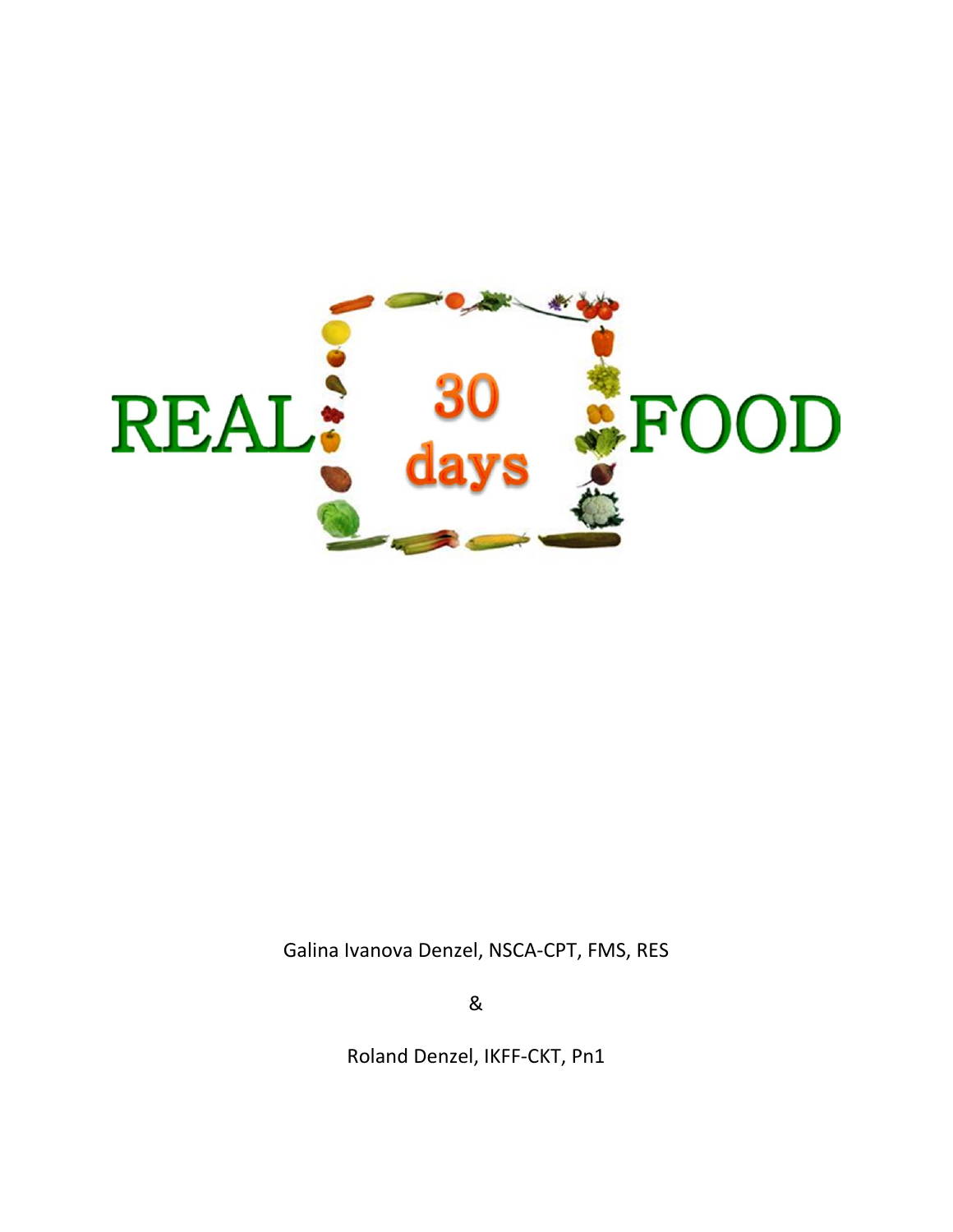### **Disclaimer**

You must get your doctor's approval before beginning this diet and exercise program.

This book/ebook provides information that you read and use at your own risk. We do not take responsibility for any misfortune that may happen, either directly or indirectly, from reading and applying the information contained and/or referenced in this book/ebook.

The programs and information expressed within this book/ebook are NOT medical advice, but rather represent the authors' opinions, and are solely for informational and educational purposes. Please do not use the information in this book without first discussing your fitness, training, and nutrition plans with a qualified doctor or health practitioner.

The authors are not responsible for any injury or health condition that may occur through following the programs and opinions expressed within this book. The dietary information is presented for informational purposes only and may not be appropriate for all individuals.

### **Remember, consult with your physician before starting any exercise program or altering your diet.**

## **Copyrights**

Copyright © 2012‐Present. Denzel, Roland J and Denzel, Galina I (2012‐06‐01). 30 Days of Real Food. All rights reserved. No part of this print book or ebook may be reproduced in any form or by any electronic or mechanical means, including information storage and retrieval systems, without permission in writing from Roland J Denzel or Galina I Denzel, except for brief excerpts in reviews or analysis.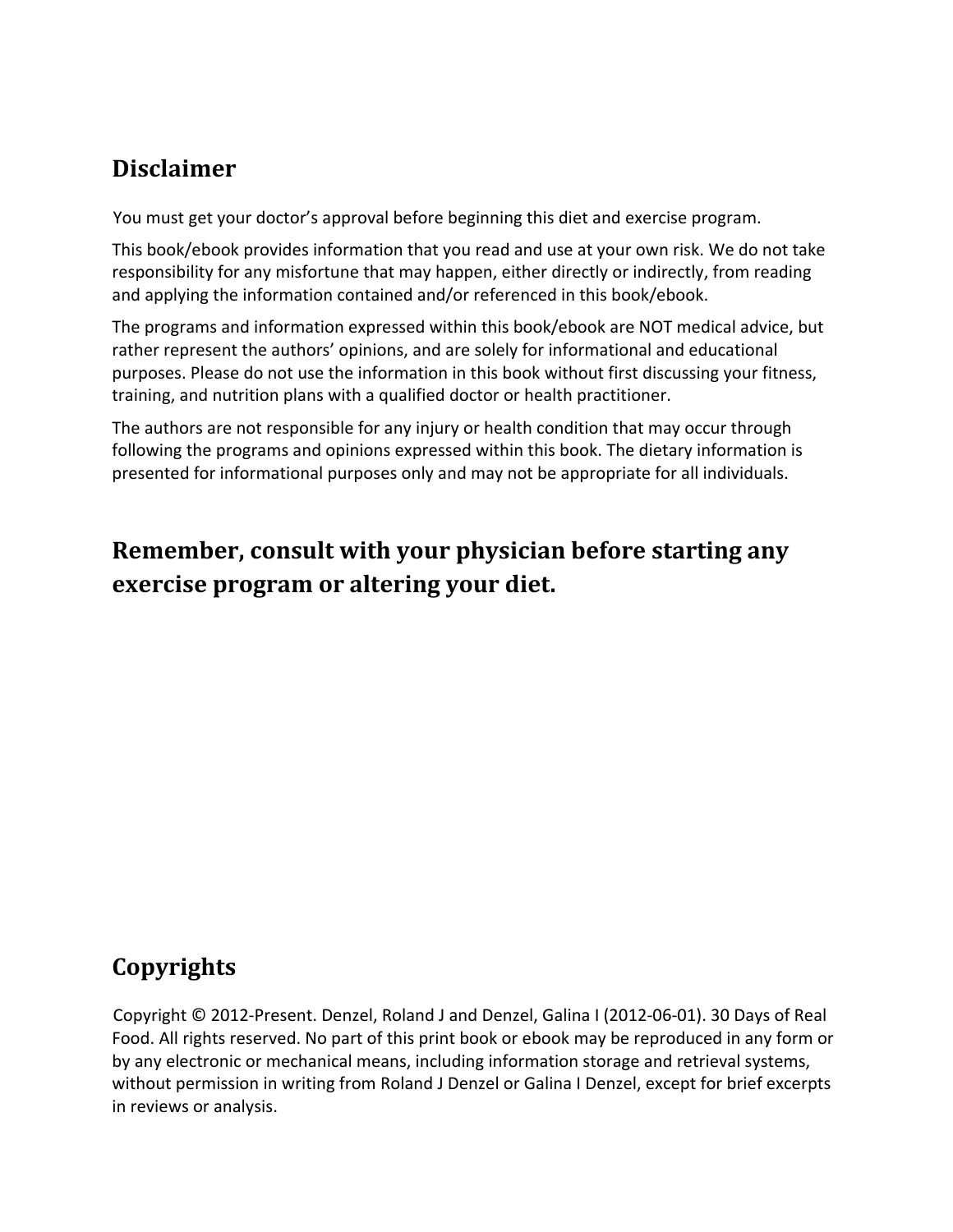# **30 Days of Real Food**

# **Start this year right!**

Go on the Internet and you will be bombarded with thousands of 21 day detoxes, 7 day cleanses and magic diet plans. From the 'colon cleanse,' through 'the liver protocol,' to the 'cayenne pepper,' to the 'Velocity Diet,' they all promise to make you slimmer, give you more energy and prove to you that you can do it if you only have the willpower.

Why do you need our 30 day plan? Because we are not promising you anything magical, we won't tell you that you will lose 15 lbs. in 7 days, and we won't tell you that our plan will make you look 10 years younger next week. We promise you that you will feel better, and it will stay that way. If you feel more energetic, it will stay that way. If you follow our plan and lose 10 lbs., you will maintain that weight loss when you are done, and you will walk away with lasting health, performance and well-being changes.

We like to call plans like our **"30 Days of Real Food"** resets. They work very much like that big button on your computer. When your mouse freezes, when a program doesn't work, when you are frustrated with how slowly something is going, or when you just don't know why your computer is "stuck", you press the big button. The start screen appears, you type in your password and oh, a miracle, everything works. We humans get stuck the same way a computer gets stuck, and the way to unstick ourselves is to go back to our more natural state of eating and moving like we are designed to.

I won't take too much time to explain this, but let's just say 100 years ago we didn't have the foods we have today, and 10,000 years ago we had even fewer of them. We have not had adequate time to adapt to a lot of these new foods, and sometimes eating a bit too much of them (like we tend to do around the holidays), may just be too stressful for our poor bodies to handle. They show us we've had too much modern foods and stress by displaying some of the following signs: fatigue, trouble sleeping, digestive distress, lack of energy, poor performance, brain fog, allergies, obsessive thoughts of food and overeating at night, anxiety, depression, aggression, hormonal imbalances, lack of sex drive, lack of motivation, etc.

Just like you would press the big button on your computer to make your programs run well again, you can apply the same trick to your own body and reset it by eating the right foods and adding a bit more movement into your life.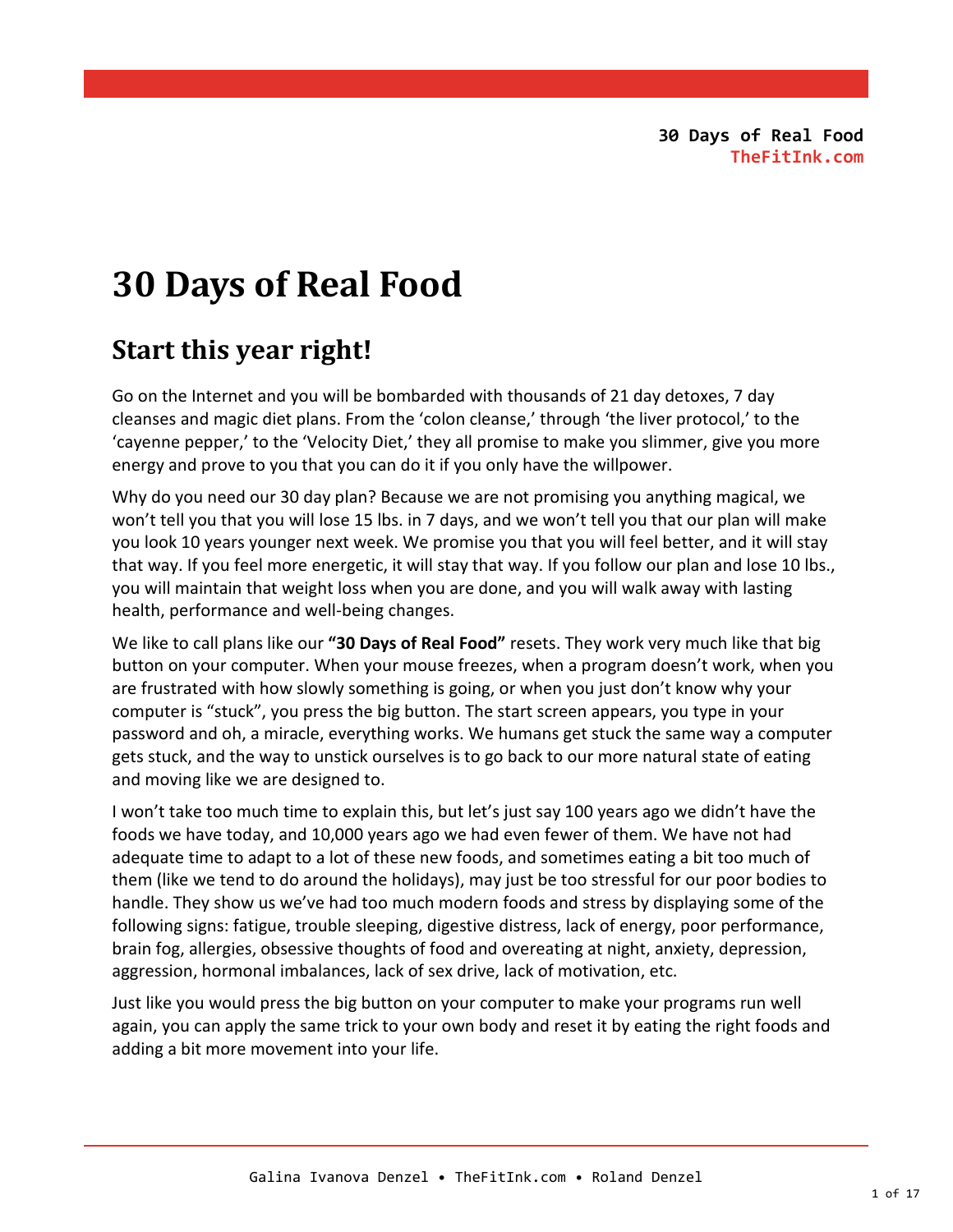## **The big button reset**

Here's the reason why resets work; by feeding your body real food and allowing yourself enough movement and rest, you clean up the "bugs" in your system and optimize your body's software. Cells get new information and are able to grow and divide using healthy building blocks, your digestion is running smoothly, your brain is sharp, your muscle tissue grows, your skin is brighter, your hair and nails look healthier, your mood is better, your social life is bubbling again. In a nutshell, your quality of life improves. We have plenty of scientific data to believe that even 3 weeks of eating real food allows your genes to turn off the fat storage mode and make you into a healthy lean beast if you just keep on going! Just by eating real food and moving some? You bet!

The goal of a reset is to allow your body to work optimally, but also to remind you to take better care of yourself, to be able to control the controllables in your life and to manage the factors that you cannot control with more ease.

After **"30 Days of Real Food"** you will enjoy a new mindset, a rekindled relationship with food and its origins, a better understanding of when you are full or hungry, and some of you will have beat serious sugar or grain addiction.

Take a deep breath, exhale and relax your body, and say: "I am starting 30 Days of Real Food. In 30 days I am leaner, I have more energy and I am able to exercise with joy!". Of course you can change that sentence to anything meaningful to you, such as " I am starting 30 Days of Real Food. In 30 days I am able to go to bed without eating ice-cream, I am happy with my food choices and I am free of unnecessary anxiety!" Make the sentence speak to who you are and who you would like to be in 30 days. You can write that message on a sheet of paper and stick it on your fridge, your mirror or keep it in your journal. Make it a powerful message and keep it in a visible place where you can see it every day. Then let's dive in.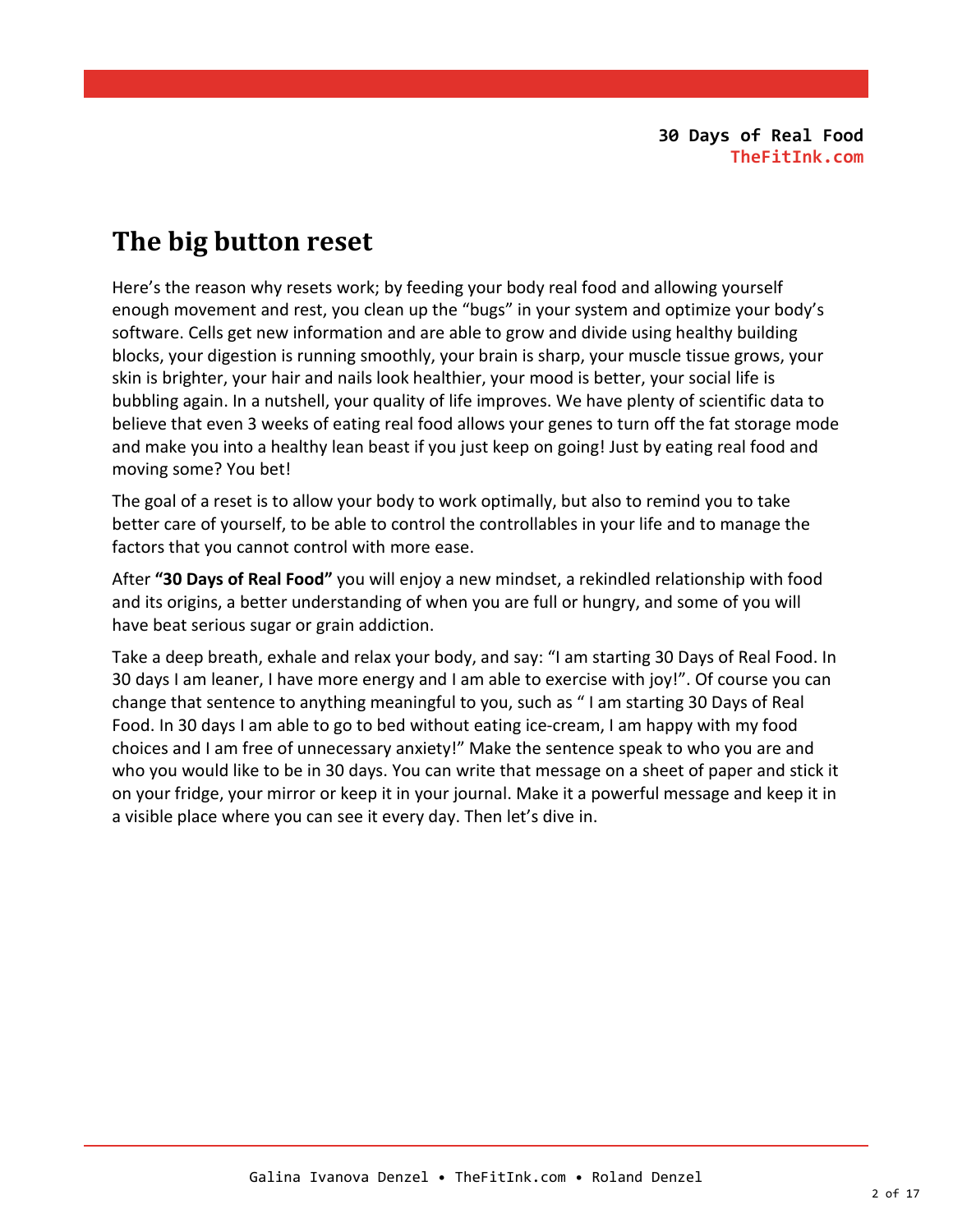# **30 Days of Real Food – all about the food**

## **How to prepare for the 30 Days of Real Food**

As with every adventure, you can't just start. You need to spend some time preparing in order to be successful in your reset. Luckily, it's very simple to prepare for the "30 Days of Real Food."

Look at the list below and circle all the foods you would enjoy eating during the next 30 days. Imagine yourself cooking, ordering and tasting them, clearly picture yourself with a plate of those foods in front of you – this will help you choose the foods you need to stock in your fridge and pantry.

To make it easy we have made all "great for you foods" green, and the ones you should stay away from red. In orange you will see some foods you may want to consider eliminating if you have certain allergies.

#### **Drinks**

**Water Sparkling water Unsweetened ice tea Tea and coffee (black or with cream/milk/butter) Kombucha**

#### **Proteins**

**Meat (any cut) Poultry (any cut) Fish and shellfish Bacon Whey protein Whole eggs Plain yogurt and Greek yogurt Plain kefir Raw milk cheeses and natural cheeses**

#### **But wait, I am a vegetarian!**

…and I can't eat the protein sources you suggest!

We understand and highly respect your choice to not eat meat.

To get adequate protein, focus on eggs, dairy, and legumes. You can also purchase rice, pea and hemp protein powders to prepare shakes.

For a lot of vegetarians, the red list is even more important, focus on avoiding the foods in red, and don't sweat the rest as much.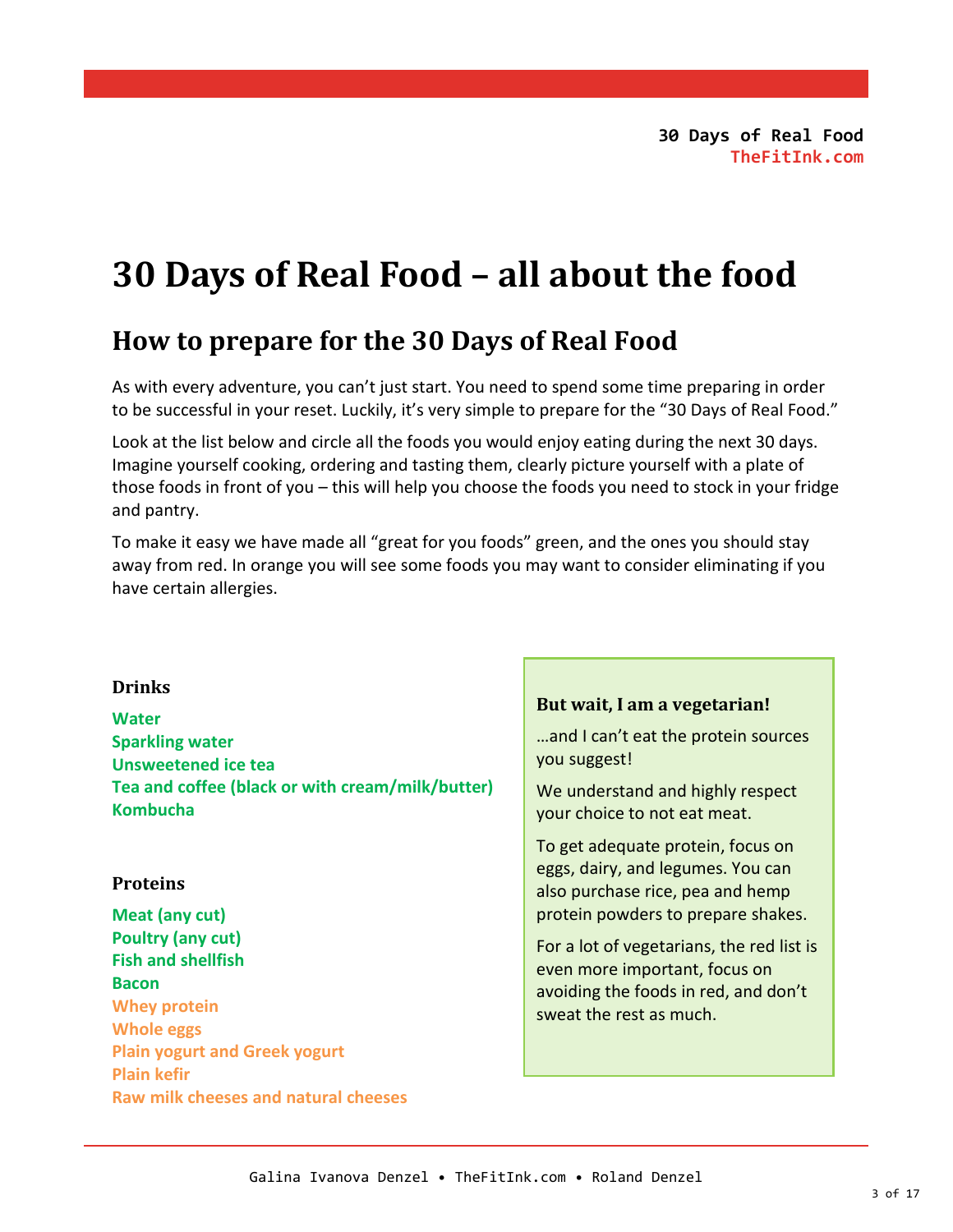#### **Green leafy vegetables Broccoli, cauliflower, brussels sprouts, cabbage Artichokes Green beans, snow peas, sugar snap peas Asparagus Zucchini Squash Eggplant Tomato Pepper Onion, garlic, leeks, shallots Beets, golden beets, beet greens Carrots and parsnips Jicama Radish Mushrooms Fermented vegetables - kim chi, sauerkraut, pickles, pickled veggies**

#### **Fruits**

**Vegetables**

**Berries – fresh or frozen Papaya Pineapple Pomegranate Apple Lemon/lime Limited amounts of other fruits**

#### **Fats**

**Butter or ghee Bacon fat Bacon Coconut oil**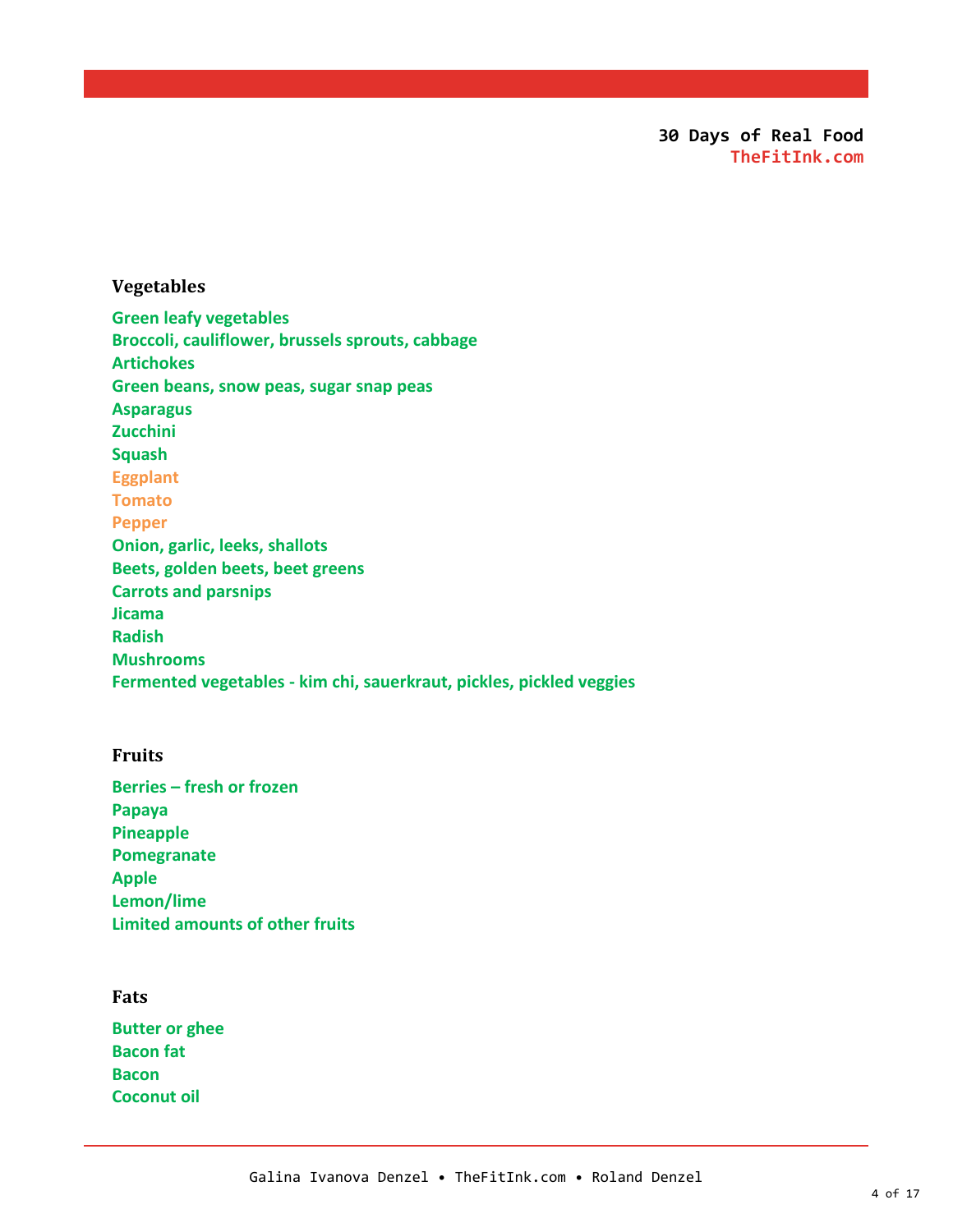**Coconut milk (not the 'milk carton' variety) Olive oil Avocado Olives Nuts (shelled yourself)**

#### **Herbs, spices, condiments**

**Sea salt and Himalayan salt Fresh herbs Dried spices and natural spice mixes Mustard Fresh lemon juice Vinegar Stevia (limited amounts) Honey (limited amounts)**

#### **Direct carbohydrate**

Consider *only* if you exercise intensely and don't want to lose weight, otherwise minimize these

**Coconut water (small amounts) Sweet potatoes and yams Potatoes Honey (in small amounts) Chocolate (even dark chocolate) Yucca**

#### **You want to completely avoid**

**Corn oil Soybean oil Salad dressings Vegetable oil (sunflower, safflower) Margarine Shortening**

#### **What about faux foods**

When people start to diet, some foods are off limits! When foods go 'off limits,' it's a marketing opportunity waiting to happen!

As we learned during the 'low fat' craze of the 90s, foods that replace one bad ingredient with another can be just as bad, and just as fattening (hello, Snack Wells!).

During the "30 Days of Real Food," avoid foods that are designed to mimic the foods that you are trying to minimize or eliminate; this means steering clear of pastas, cakes, cookies, drinks, and other foods, even if they claim to be gluten free, low carb, sugar free, or 'paleo.'

This "30 Days" is as much about resetting our food attitudes as it is about resetting our digestive systems!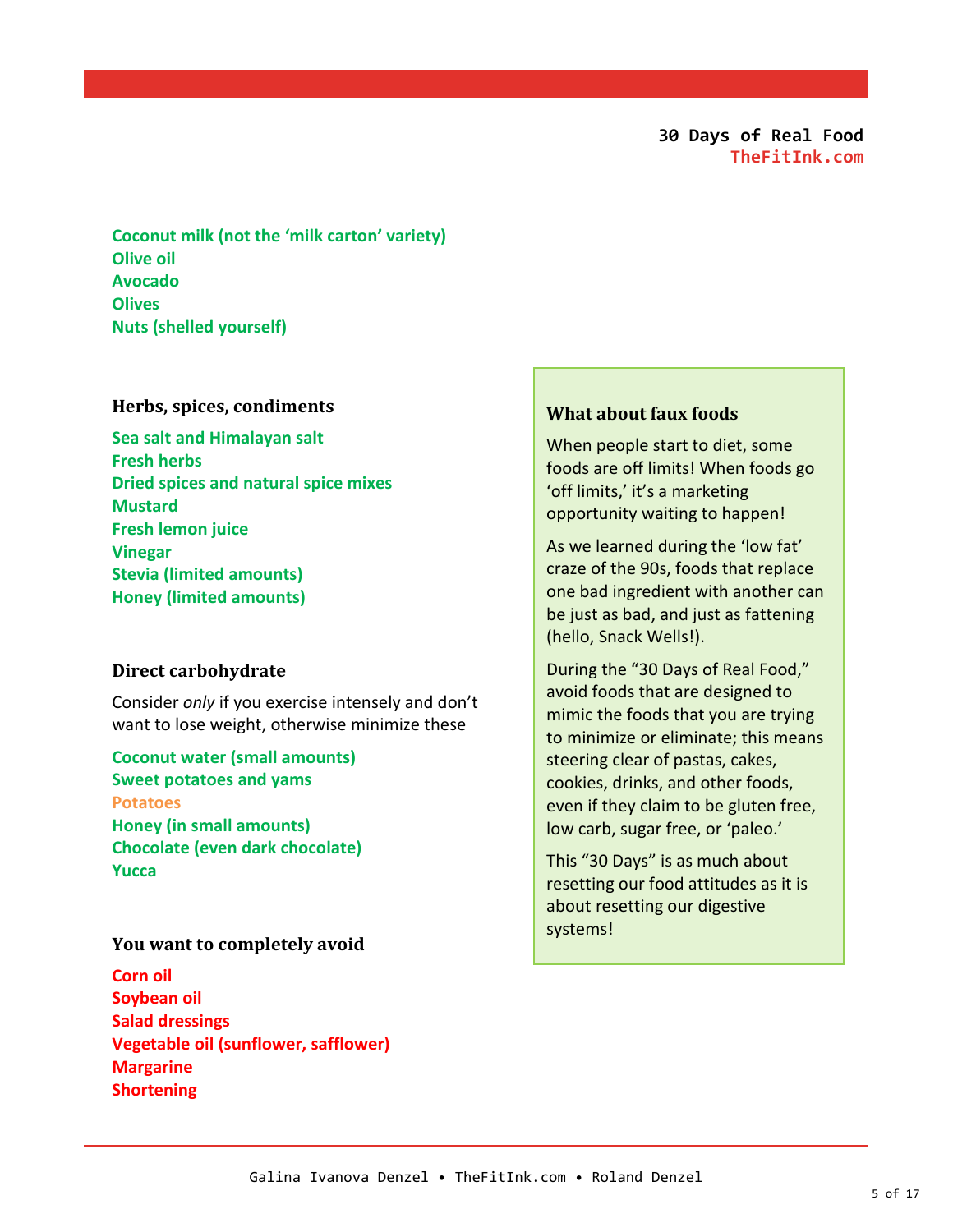**Hydrogenated fats Trans fats Non-dairy creamer Non=dairy products Sugar Honey Artificial sweeteners High fructose corn syrup Sodas Juices "Healthy," "sports," and "diet" drinks Fancy coffee drinks Alcohol Processed, packaged foods Most fast foods (see fast food guide later) Fried and breaded foods Soy products Grains including wheat and wheat flour, rye, barley, rice Corn, and other grass seeds, like wild rice, corn tortillas, chips, corn meal Grain-like seeds, like quinoa, buckwheat, etc. Beans, legumes, hummus, etc. (pea pods and green beans are fine) Oats and oatmeal Pasta and noodles – corn, soba, rice, quinoa**

#### **Foods you may want to avoid if you have allergies**

**All dairy Eggs Soy Wheat and gluten containing products Tomatoes Peppers Potatoes Eggplant Peanuts Alcohol Any foods you know you are allergic to already.**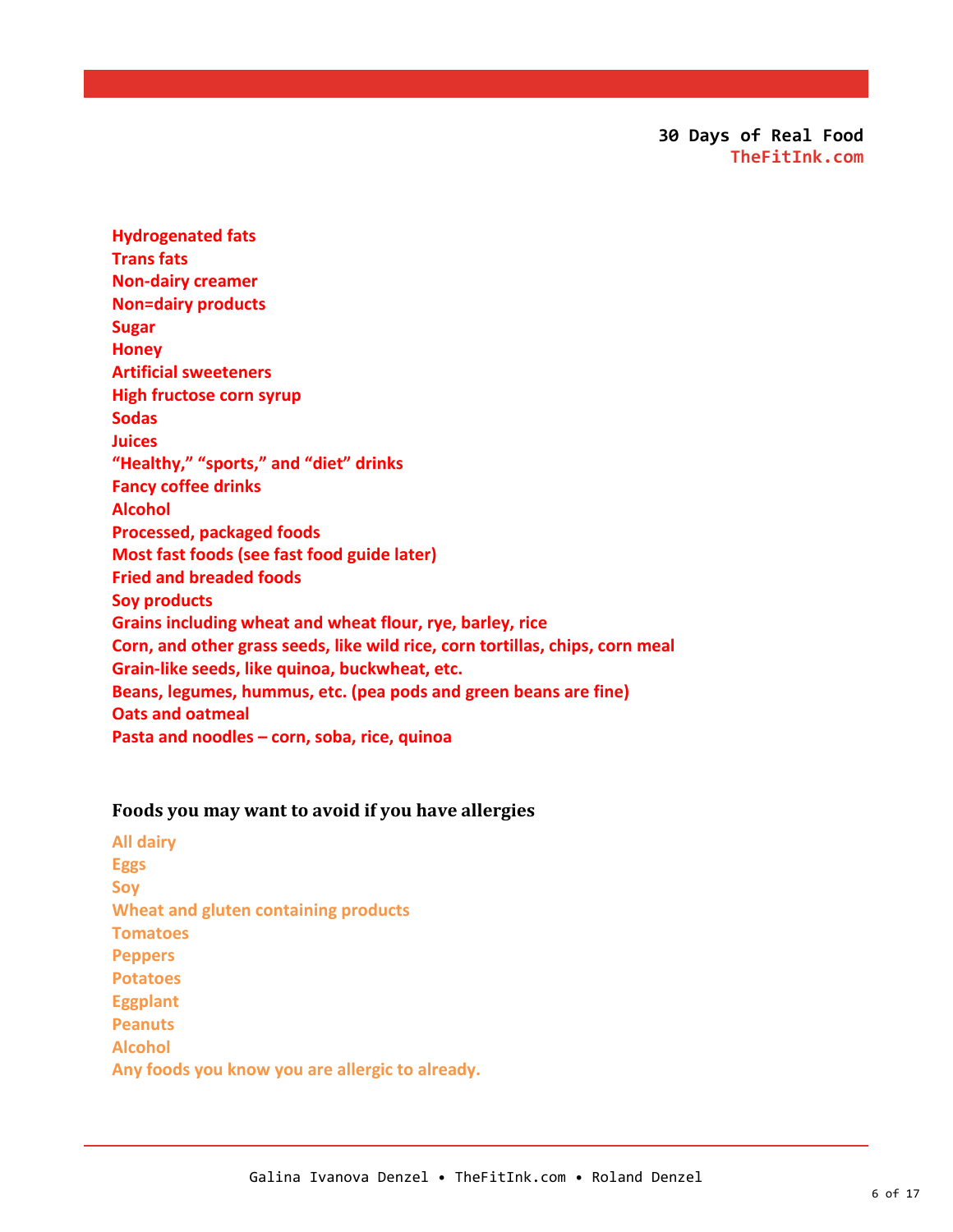# **Planning and preparing**

#### **Pantry and fridge clean up**

At this point you may be finding out that your fridge and pantry are stocked with some items that are featured on our red list. Stay calm and focused and look through labels to determine what can be a part of your diet and what cannot be a part of your diet. We realize there may be other people in your household who are enjoying their dressings and soy products, so don't make them miserable. Clean up a shelf in the fridge and pantry for your own foods and place the incompatible foods out of sight or in a hard to reach place. If you know the peanut butter will be calling your name from the fridge, move it in a cupboard where you cannot reach. It's only 30 days after all.

#### **Now to the grocery store**

First look at the green list and pick proteins, fats, veggies and fruit that you enjoy. Then off to the store. You don't need to buy a lot of those items, but plan for at least 3 days, that means 9- 12 meals. It helps to know your way around a grocery store -the items in the green list can be found around the perimeter of the store – this is where most of the fresh food is.

You should buy as much of your food as you can fresh, but frozen veggies, fruits and meat are also fine. They store longer and make cooking easy. You can also pick up some cans of tuna, coconut milk and pickled vegetables so that you can prepare good food in a hurry. For a more information on acceptable packaged and prepared foods from the store, visit Meal Survivor [\(mealsurvivor.com\)](http://www.mealsurvivor.blogspot.com/). We have reviewed many high quality items there, and most are compliant with our "30 Days of Real Food."

#### **Plan your menu**

You can download a printable menu design sheet from our website [\(thefitink.com/30Days\)](http://thefitink.com/30days). Print it out or simply open it on your computer screen. It's time to get planning!

Think of your week – which days can you eat at home, which days do you just have to run out the door or eat out. Do the same drill with your lunches – will you be eating out or bringing food from home? Look at dinners and social calendars. The key here is to know what your week's schedule looks like, so you can prepare well in advance.

#### **How many meals?**

We suggest that you shoot for 3 meals with 1 small snack in between, especially if you are already physically active. 2 meals works for some people but you may tend to be hungry and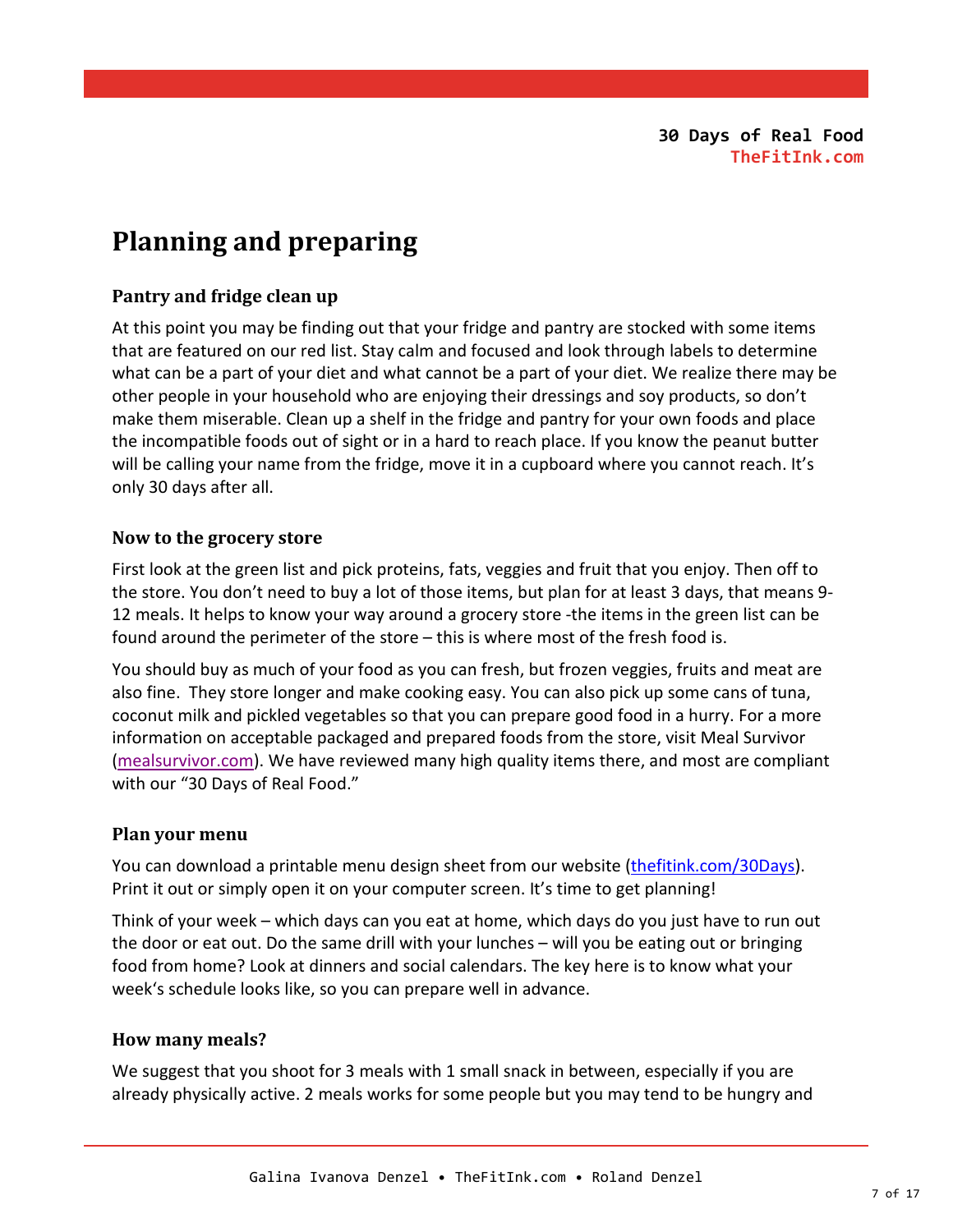overeat. Think of what works best with your schedule and appointments, but have a good breakfast, lunch and dinner on most days.

#### **How many calories?**

Your focus on the "30 Days of Real Food" is to eat real food, and trust that getting adequate nutrition will be enough to guide your appetite. For this reason, you won't be counting calories. Yeah!

#### **How much to eat?**

Serve yourself what you would consider a regular portion. That may vary depending on your size, but if you are a 220 lb. male, 2 eggs won't do it for you. Make sure you eat enough food so you can go without eating for at least 4-5 hours.

#### **How to rate satiety?**

Your fullness is determined by the duration of your meal, how well you chewed, how well you paid attention to the process of eating and to the food on your plate. If you are aware in your eating and pay attention to the colors, textures, flavors and recipes, fullness usually comes quickly.

You want to rate your satiety after each meal, and you should aim to stop at a fullness level of 8 out of 10 full. Never eat until "stuffed," as this only shows that you are not aware of when enough is enough. Trust that your body knows the concept of "enough;" with real food this comes naturally.

#### **How to build a meal**

It's very simple. As you look at your breakfast, lunch, snack, and dinner, you need to see the components of a healthy diet: protein, healthy fats, vegetables or a bit of fruit. If you exercise intensely, and you don't have weight to lose, it's ok to also include some direct carbohydrates.

Thus, as you look at your plate, you may see a salad with some olive oil dressing, a piece of fish, grilled vegetables, and half an avocado. Wash that down with a glass of sparkling water with some lemon and you have lunch.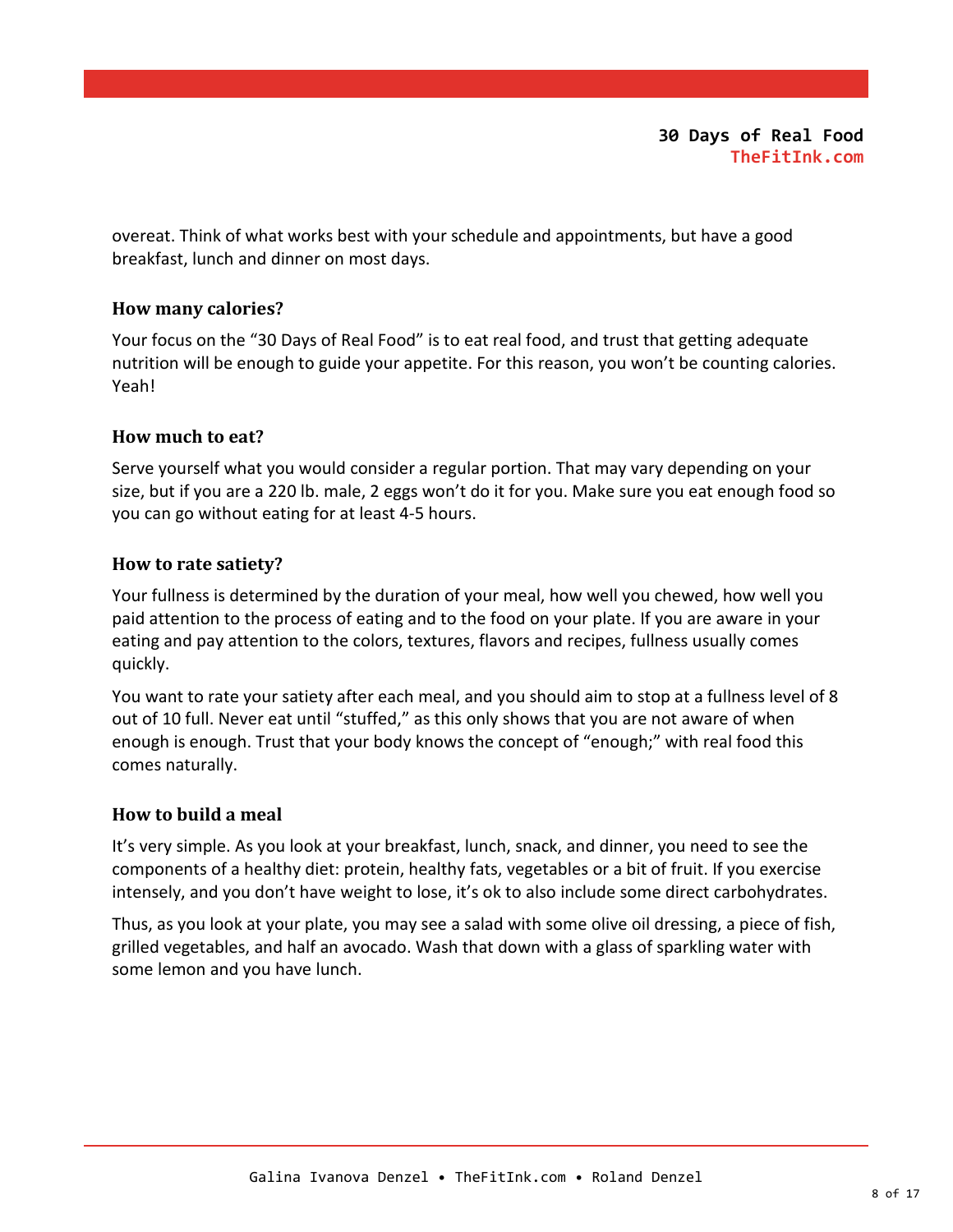#### **Consider this simple formula:**

**Protein**: choose a normal size portion of meat, sausage, fish, eggs, cheese, or a combination of them

**Vegetables** : prepare raw, steamed, grilled, in soups, stews, purees, etc. All colors and varieties welcome.

**Healthy fats:** use butter or coconut oil for cooking, olive oil for dressings, nuts for salads or snacks, bacon as topping

**Fruit:** for flavor, but not as central dish

**Direct carbs:** only if exercising hard

#### **Breakfast ideas**

| Not limited to breakfast foods                                                                           |                                                                                    |
|----------------------------------------------------------------------------------------------------------|------------------------------------------------------------------------------------|
| 2 eggs + $\frac{1}{2}$ avocado + sausage + tomato and<br>cucumber                                        | 2 eggs + cheddar cheese + mushroom and onion<br>scramble topped with salsa         |
| Greek yogurt with blueberries and handful of<br>nuts                                                     | Whey protein shake: scoop whey, cup coconut<br>water, slice pineapple, 1/2 avocado |
| Scrambled bacon and eggs                                                                                 | Cottage cheese with pineapple, handful nuts                                        |
| Whey protein pancakes: mix 2 eggs with 1<br>scoop whey and cook in coconut oil; serve with<br>some fruit | Spinach omelet with guacamole                                                      |
| Leftover pot roast and grilled vegetables                                                                | Leftover ham, avocado, and vegetables                                              |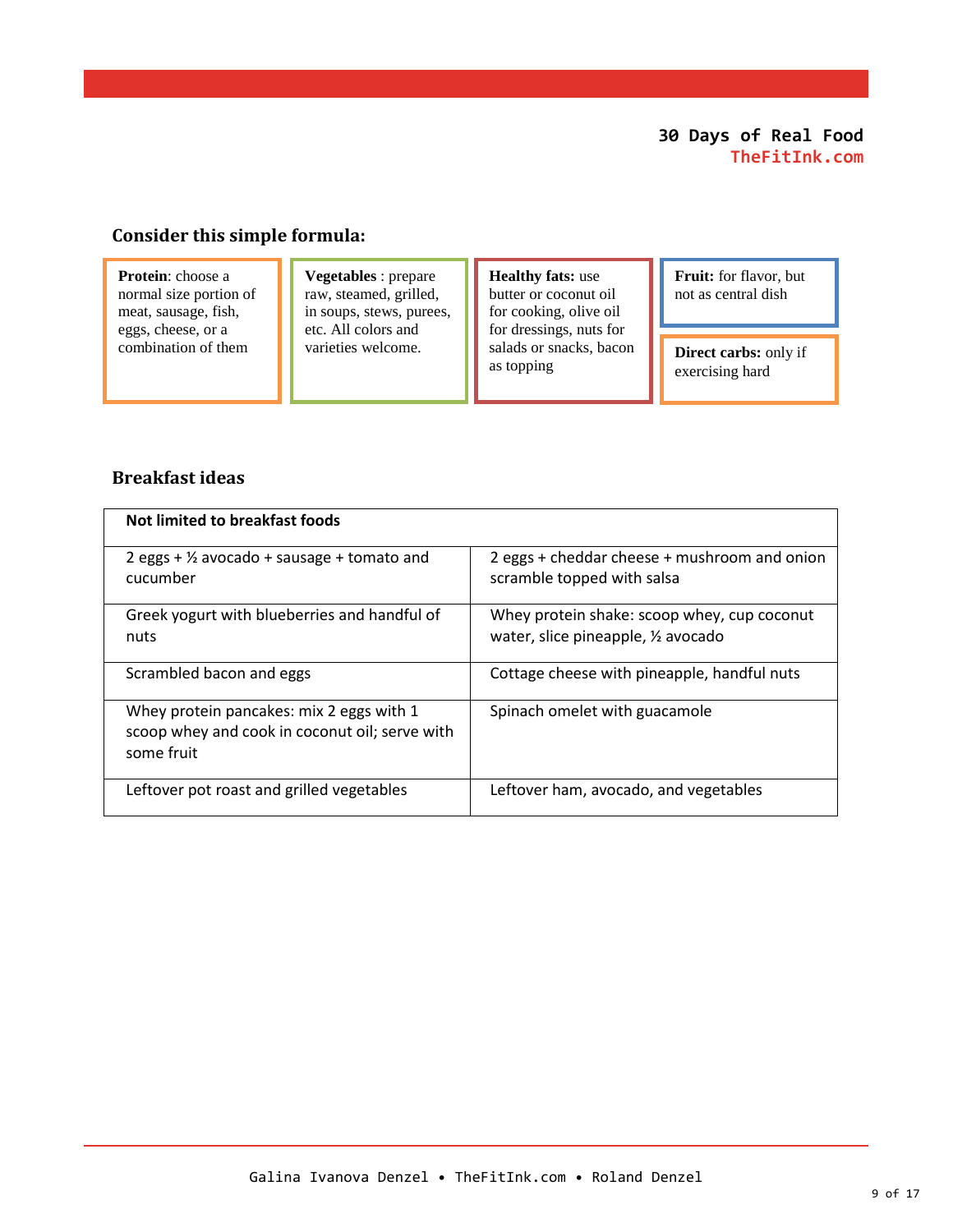#### **Lunch ideas**

| often packed yourself and made of dinner leftovers                                                  |                                                                                  |  |  |  |  |  |  |  |  |  |  |
|-----------------------------------------------------------------------------------------------------|----------------------------------------------------------------------------------|--|--|--|--|--|--|--|--|--|--|
| Large salad: spinach, tomato, bell pepper,<br>shredded beef, grated cheese, olive oil and<br>olives | Lettuce wrapped double burger with mustard,<br>apple                             |  |  |  |  |  |  |  |  |  |  |
| Chicken breast, tomato soup with parmesan                                                           | Meatballs with tomato sauce, grilled eggplant<br>and zucchini                    |  |  |  |  |  |  |  |  |  |  |
| Pork roast with carrots and parsnips, Caesar<br>salad (no croutons)                                 | Meatloaf, coleslaw and handful of berries                                        |  |  |  |  |  |  |  |  |  |  |
| Spaghetti squash with sauce bolognese, cream<br>of spinach soup                                     | Stuffed peppers (grund beef and veggies inside)<br>and broccoli and cashew salad |  |  |  |  |  |  |  |  |  |  |

#### **Dinner ideas**

| eat home as often as possible and be careful with restaurant choices |                                                                                         |  |  |  |  |  |  |  |  |  |  |  |
|----------------------------------------------------------------------|-----------------------------------------------------------------------------------------|--|--|--|--|--|--|--|--|--|--|--|
| Tri tip with green beans and yams                                    | Green salad, Steak with cream of spinach and<br>steamed carrots and broccoli            |  |  |  |  |  |  |  |  |  |  |  |
| Bacon wrapped meatloaf, cream of cauliflower<br>and parsnips         | Meatball soup, taco salad with carnitas meat                                            |  |  |  |  |  |  |  |  |  |  |  |
| Bunless California burger (beef, cheese,<br>avocado)                 | Vegetable soup, chicken and shrimp stir fry                                             |  |  |  |  |  |  |  |  |  |  |  |
| Grilled salmon with grilled vegetables and pesto<br>sauce            | Chicken soup, chopped tomato and cucumber<br>olive salad and roasted chicken drumsticks |  |  |  |  |  |  |  |  |  |  |  |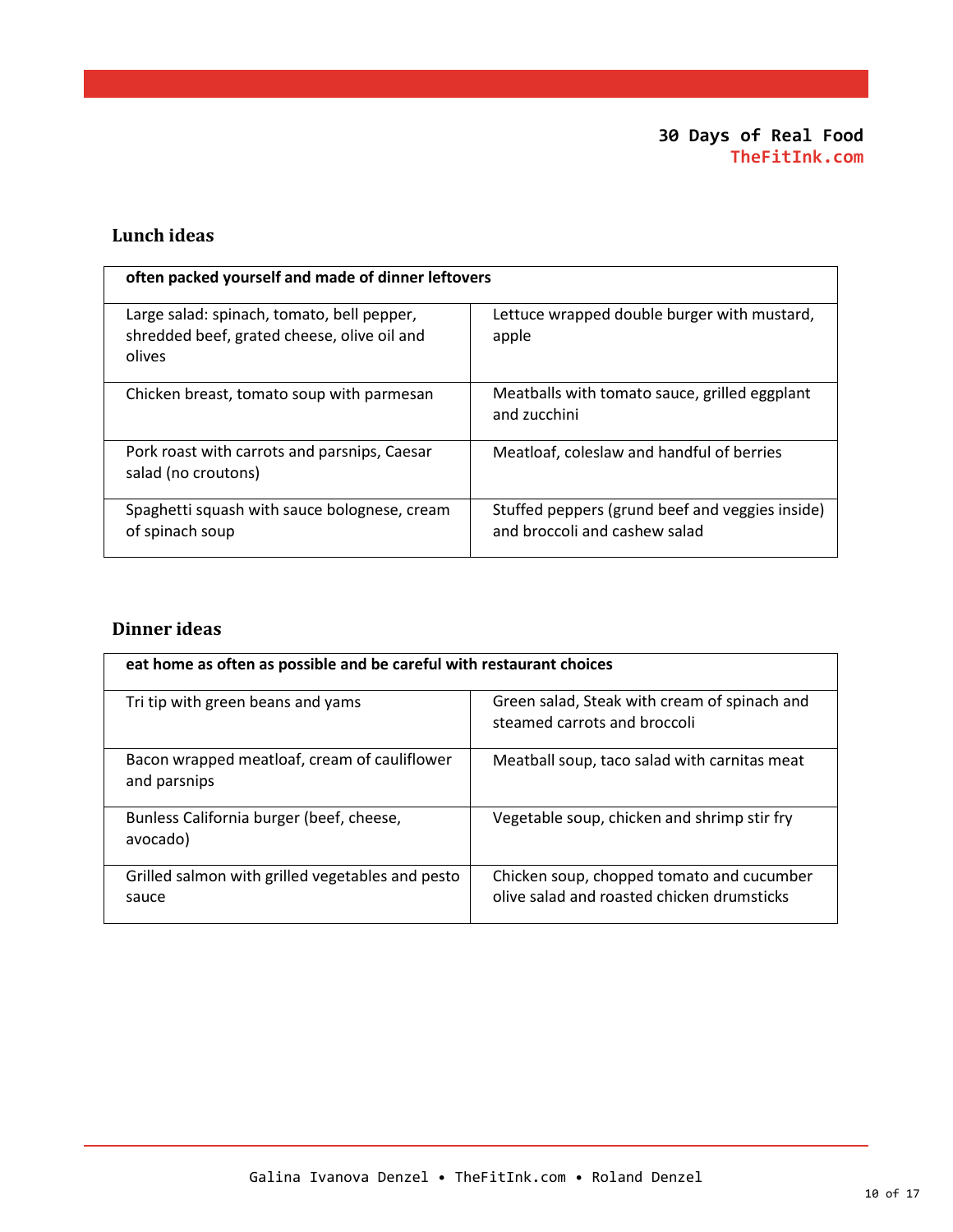#### **What about snacks?**

If you get hungry between meals, have a whey protein shake, a couple of hard boiled eggs, some beef jerky or a handful of nuts. If you are really hungry, just have  $\frac{1}{2}$  of what you would normally eat for lunch – protein, veggies, fats, and all!

#### **What about dessert ideas?**

Stick with a cup of fruit. If you really MUST have dessert, have a piece of dark chocolate and savor it slowly. To quiet your sweet cravings at night, make a cup of aromatic tea, such as Yogy Calm or apple cinnamon. Once you are able to go to bed without eating a sweet evening treat, you will realize it's possible and easy to do.

You can use our suggestions above or come up with entirely new ones on your own, just make sure you plan your meals so that they contain the main building blocks: protein, veggies, healthy fats, and the optional fruits of direct carbohydrates.

#### **And how about liquids?**

Hydration is of utmost importance. Shoot for half your bodyweight in ounces of water, so if you are 200 lbs., you are looking at 100 ounces of water. You can count tea in here as well. Make sure you are drinking at even intervals throughout the day, too, not just starting and ending the day with water. Some of our clients add a pinch of Himalayan salt to their water and swear by it for best absorption and energy levels, and it doesn't hurt to try.

#### **And what about restaurants?**

Eating out on the "30 Days of Real Food" is pretty easy. Almost every restaurant can cook a delicious piece of meat, chicken or fish on the grill and serve you a side salad, or some steamed vegetables. Where it gets tricky is rich sauces and chilis laden with flour and extra sugar, so opt for no sauce, gravy and chili on your meats and burgers. We often order double bunless burgers over a bed of greens and a side of grilled veggies – pretty satisfying and all real food. As far as fast food places go, you can still do the drive through you would just need to order bunless burgers and realize you may still be a bit hungry and supplement with some nuts, or fresh fruit or veggies that you brought with you. If you are close to In-N-Out Burger or The Habit, their lettuce wrapped burgers are amazing, as are Carl's Junior. Chipotle make great veggie and meat bowls with healthy toppings and using naturally raised meats. El Pollo Loco serves just chicken with a side of veggies. It's possible to eat fast food and keep it as close to real as you can, so just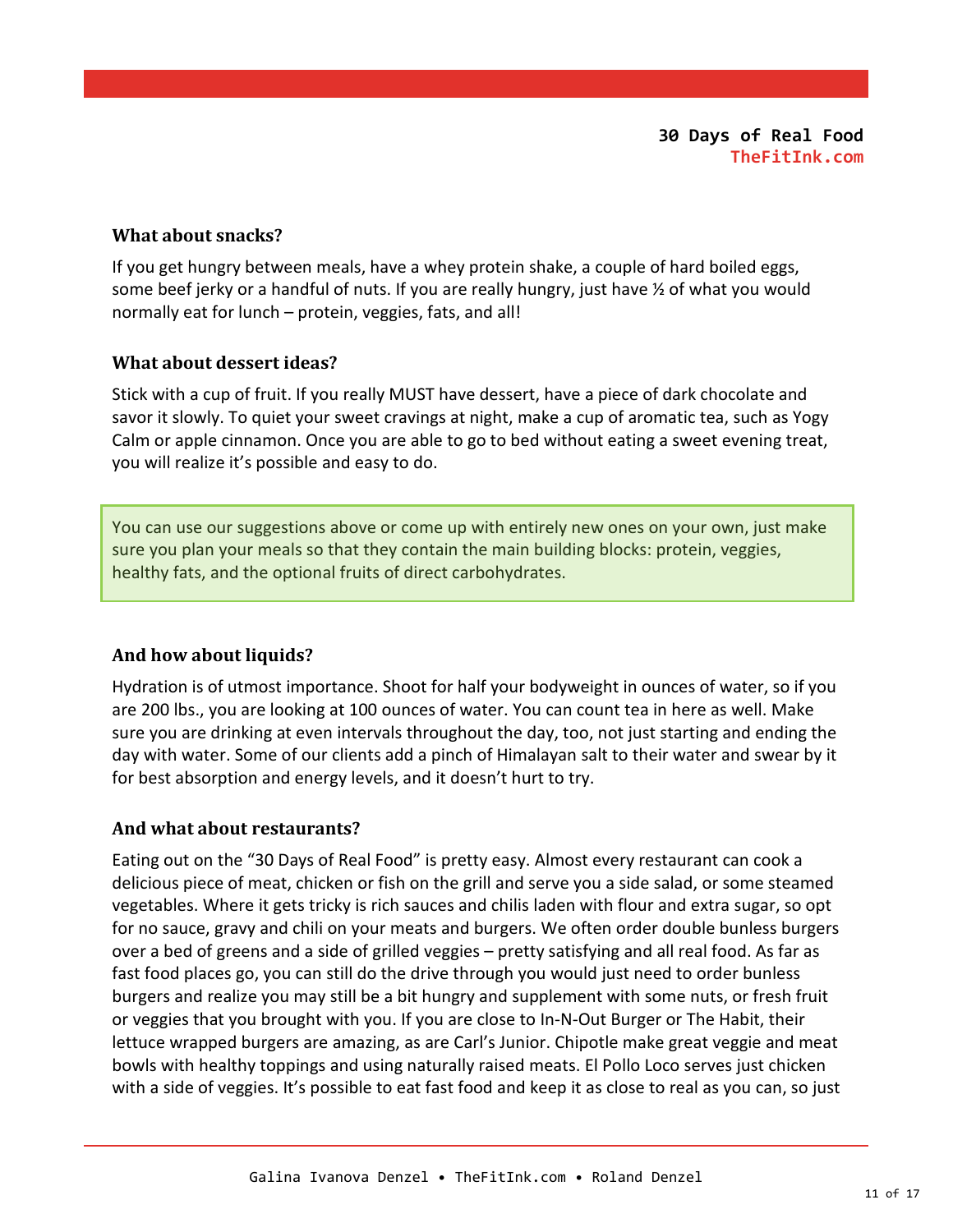do your best. If you feel stuck, send us a list of what's around you and we will help you come up with good and delicious lunches.

#### **Never go empty for too long**

Just like with your car, if you are running low on gas and keep driving past the good gas stations you may run out of gas right in front of a shady one, ending up getting poor quality fuel.

If you expect to find good food everywhere you go, you need to adjust your expectations, as sometimes you will have a choice between a gas station and a Starbucks, and real food is hard to get there (other than a larger-than-a-serving packet of nuts, and maybe a banana).

Go ahead and stock your car with jerky, nuts, apples, pouches of tuna and ready to drink protein powders (in a shaker bottle, of course). This way if you are stuck with no access to good food, at least you can have a small snack to hold you over, otherwise you will overeat at your next meal, and we don't want that; overeating disrupts your hunger and satiety hormones and is a major barrier between you and your health goals.

#### **What about sweeteners and diet drinks?**

Over the years, new artificial sweeteners have made diet sodas and sugar free deserts more and more tasty. While it's true that these foods and drinks have less sugar and often zero calories, there are people who find that their appetites are actually *stimulated* by the sweet tastes, despite the lack of calories.

Remember, the "30 Days" is also about resetting our attitudes about food, and breaking food addictions and bad habits. Avoid them, and see how you feel in 30 days!

#### **Ready. Set your mind. Go.**

So far you have looked in your kitchen, done some shopping and some planning. You probably have a menu for 1, 3 or 7 days and you feel ready to start. This may have taken you a day or a week, but remember that it's important to prepare before a big game.

We covered how to prepare your fridge and pantry, and how to bulletproof your menu. It's time to look at how you prepare your mind.

Go back to your starting motto: "In 30 days I am leaner, I feel great and I am more muscular than ever!" Whatever your motto is, write it with big letters, read it and believe it. It's cool if you can share it with your spouse or best friend and have them repeat it back to you. This technique of setting your mind on a goal is very powerful and was taught to us by our friend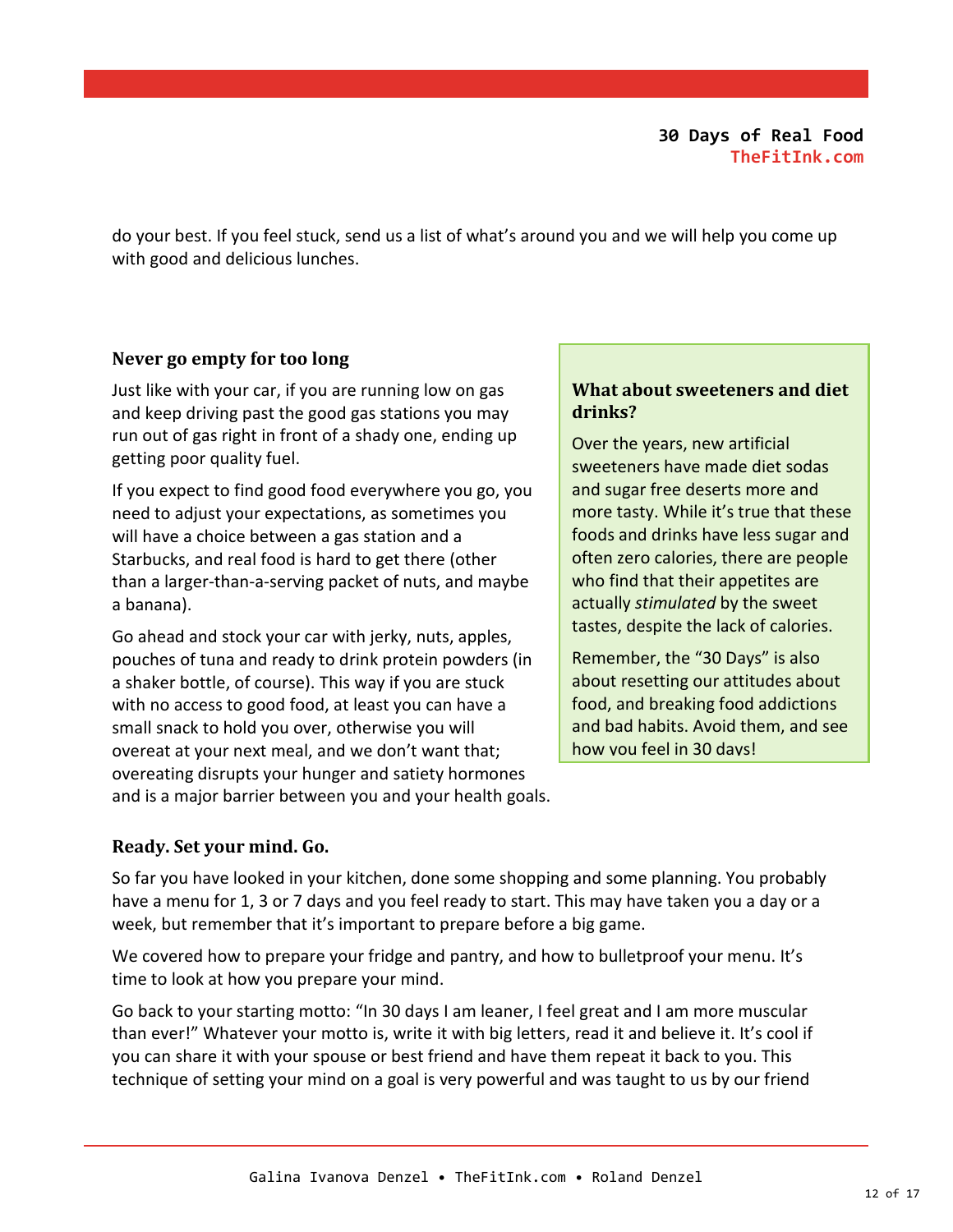Bobby Fernandez, a CHEK holistic lifestyle coach. Hearing it in your friend's voice makes it very real and helps you solidify it in your mind.

Next, set a morning and evening ritual. Every morning for these next 30 days, open your eyes, smile and think of what you day is going to look like. Imagine your breakfast, your cups of water, how you order lunch at the cafeteria, how you go to your workout, the way you prepare dinner with your family. Oftentimes, your day may be going very fast and you could be overwhelmed with the tasks at hand, so having played the food scenario in your mind makes your plan easy and stress free to follow.

At night before going to sleep, look back on your day and think about the great food choices you made, congratulate yourself on compromises, on amounts of food you ate, on remembering to drink water. If there is a place you slipped, like eating a donut that's not a part of your plan, think about ways you could have handled that situation differently. Think about positive changes you noticed from eating better and write them down in the chart in the next section.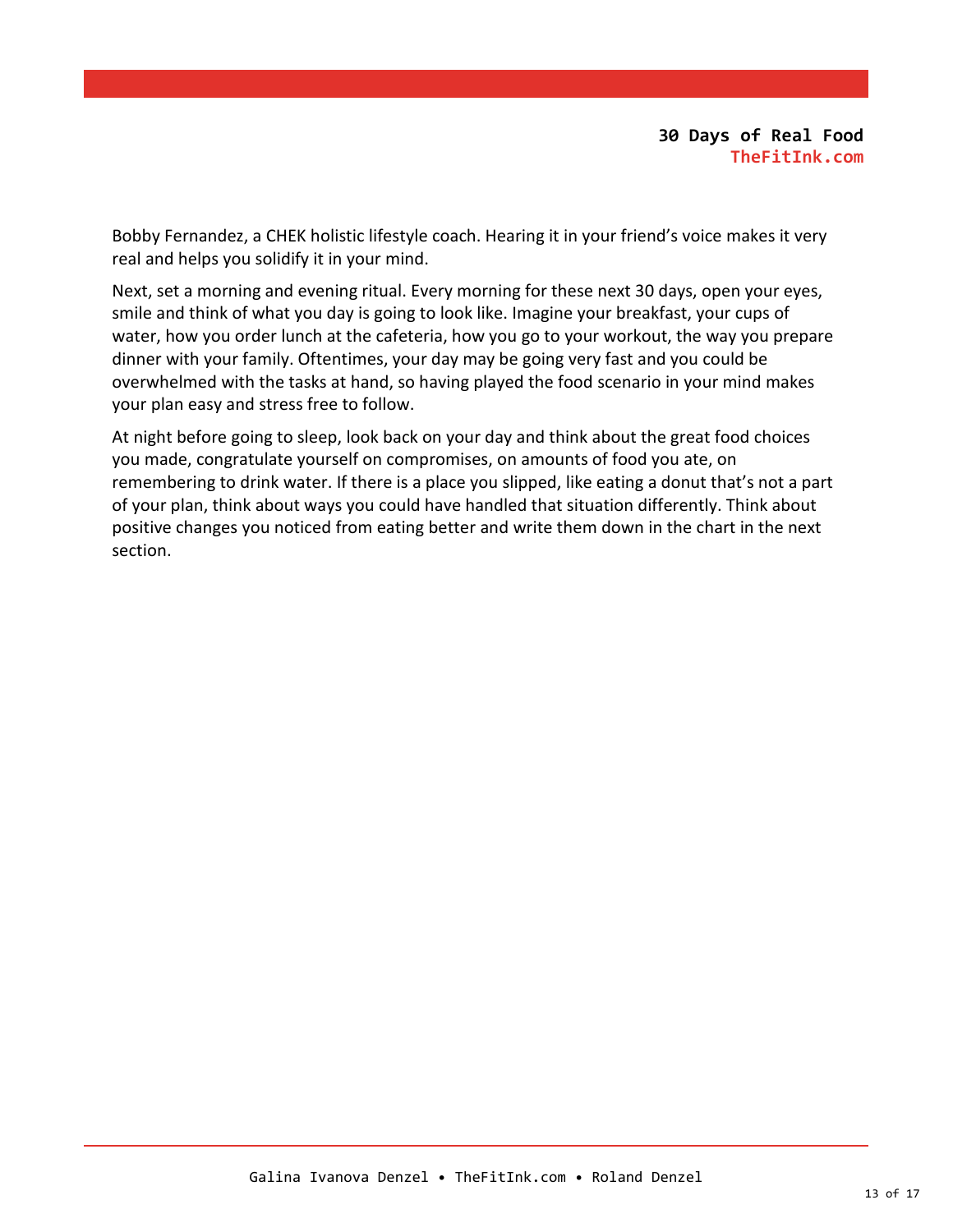# **All things NOT food**

This month will rekindle your interest in real food and set you on a path of better health. Even though nutrition is an integral part of your journey, it plays a role in a much more complex and intricate system. Your health is influenced not only by what you eat, but also by how much you move, how you handle the stresses of life and how you recover from them, so we will go over a couple of "extra" steps you may want to take over the next 30 days. By all means, do start with the food, and add these as you find appropriate for your life and goals.

# **Sleep**

The average American is sleeping 20% less than in the 60's. That means that we are all losing a night's worth of sleep each week. It's not scary until you realize that sleep is how we recover from stress, manage hormones and enzymes, and make sure that our immune system functions optimally. There is a whole school of thought blaming lack of sleep for the epidemic of modern ailments, such as diabetes, heart disease, autoimmune disease and cancer, but suffice to say, if you are looking to improve your health through nutrition, making sure you have quality sleep is very important. For most people 8 hours is a good goal, but if you are only sleeping 5, maybe working on getting 6 is a better target. I highly recommend getting a free profile over at Dan's plan [\(dansplan.com\)](http://dansplan.com/) – a free platform that lets you log the times you go to bed and get up and calculates how close you are to your sleep goals. It also comes with free diet advice and recipes very close to what's in the "30 Days of Real Food", so it's a great complement to our program. Start winding down for sleep at least an hour before your bedtime, dimming lights and turning off bright computer, TV and tablet screens. Sleep in a fully dark and well aired room. For those of you that find they wake up less than recovered, some Magnesium Glycinate may be a good supplement to take right before bed.

# **Exercise**

Movement is the missing element for so many of us. We are pinned to office chairs, computer screens and car seats, and then we go to the gym to make up for it. The truth is that the body is a machine that functions optimally only when we move, and that means daily whole body movement. That includes walking, and lots of it when you can, hiking, working around your house and in your yard, playing with your kids, then doing some exercise on top of it. For the next 30 days we want you to do something every day. Ideally, I would like you to walk at least 30 minutes, and optimally for 60. On days when you are going to the gym, please still try to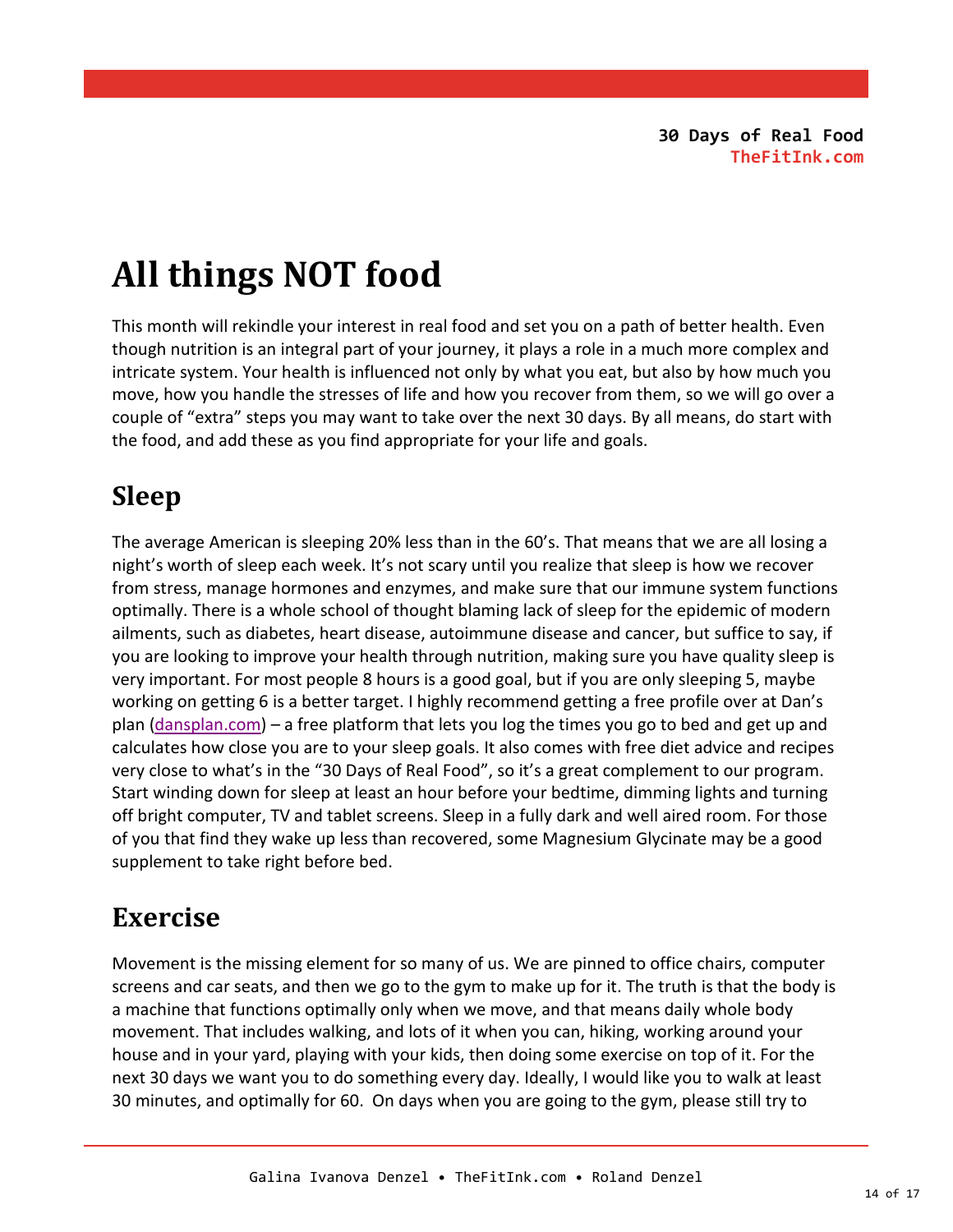walk. Not a big fan of gyms? You can do some higher intensity training at home, and you can download our time saving one dumbbell workout [here.](http://thefitink.com/2012/free-fat-loss-workout-ebook/)

To sum up – walk 30 to 60 minutes a day and on days when you weight train still try to do some walking. Not a fan of weights? Stretch or do yoga, but move your whole body 3-4 times a week on top of your daily walking.

# **Supplements**

At TheFitInk, we are not big supplement pushers. We believe you can do very well with just a multivitamin, an omega 3 supplement from fish oil, and some magnesium if you are having trouble recovering from your day. In winter, some of our clients take vitamin D. Other than that, we rely on real food to get most of our nutrition. Please consult your doctor or nutritionist about your own supplement regimen and never take supplements randomly. During "30 Days of Real Food" we recommend you take 2000-3000 mg of omega 3 (EPA+DHA combined) from fish oil.

# **How to chart your progress**

**"30 Days of Real Food"** was inspired by our clients, and while some of them are looking to lose weight, a lot of them just want to shake sugar addiction, figure out if food is causing migraines, or runny noses, or brain fog, or anxiety. The trouble is unlike looking at the scale, and seeing that you lost 10 lbs during week 1, a lot of those symptoms are hard to track, so we have made a simple chart to help you evaluate your progress during the 30 days of this challenge. Feel free to give yourself a number from 1 to 10 any day of the month to see how you are doing, but we would like you to record progress at least once every 3 days. You can download a printable table of this chart from our website.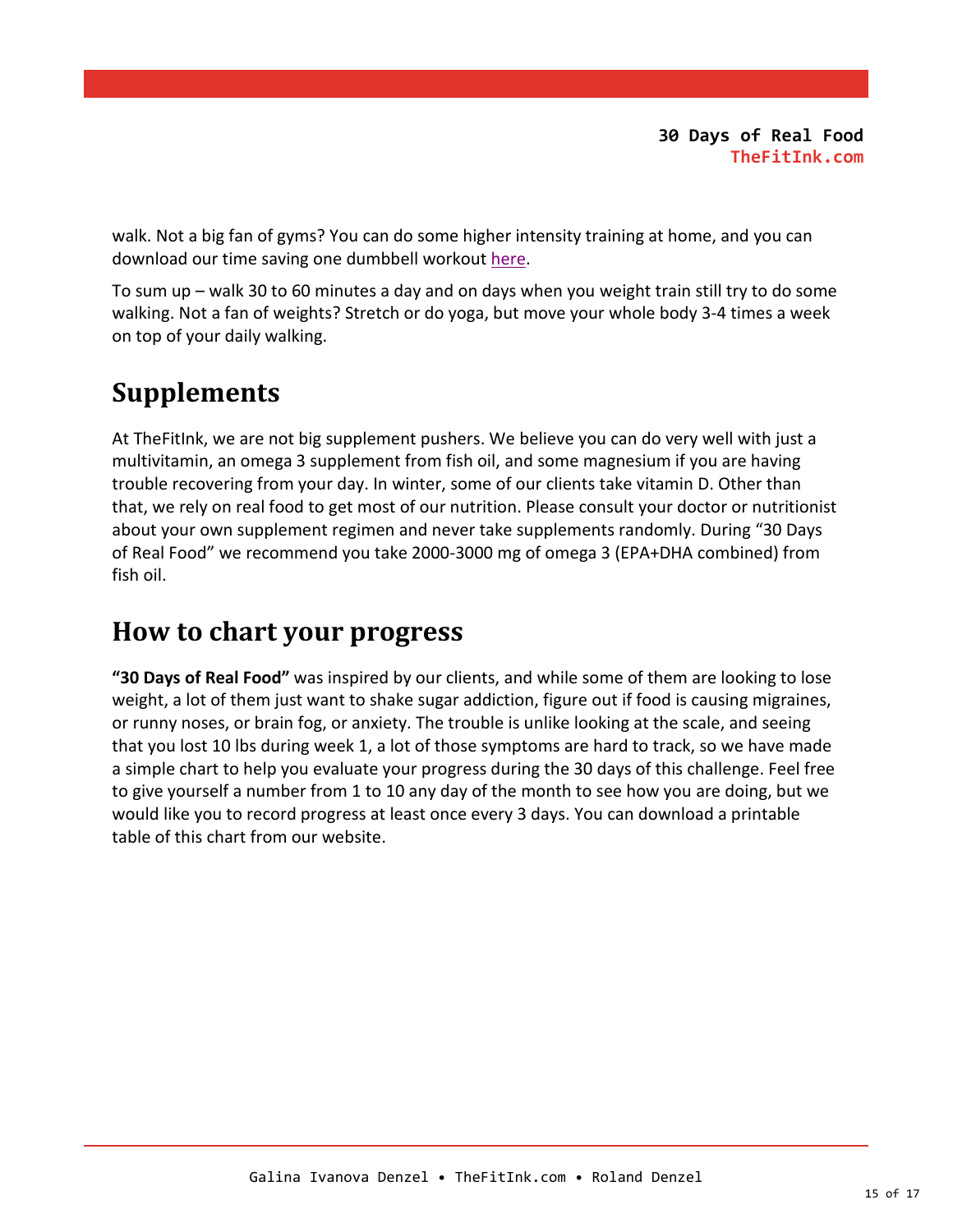# **30 Days of Real Food Tracker**

| Symptom/day                            | ۳ | $\sim$ | $\sim$ | $\star$ |  | $\begin{array}{lllllllllll} \text{in} & \text{in} & \text{in} & \text{in} \\ \text{in} & \text{in} & \text{in} & \text{in} \end{array}$ | $\bullet$ | $\mathfrak{p}$ | $\tau$ | $\boldsymbol{\mathfrak{2}}$ | $\boldsymbol{\mathfrak{p}}$ | $\sharp$ | $\overline{a}$ | $\mathfrak{S}$ | $z = e$ | $\frac{6}{5}$ | ຸຊ | $\overline{a}$ | $\mathbf{z}$ | $\boldsymbol{\mathsf{a}}$ | $\boldsymbol{z}$ | 25 | 26 | $\overline{\mathbf{z}}$ | $\frac{8}{3}$ | $\boldsymbol{\mathsf{a}}$ | ្ល |
|----------------------------------------|---|--------|--------|---------|--|-----------------------------------------------------------------------------------------------------------------------------------------|-----------|----------------|--------|-----------------------------|-----------------------------|----------|----------------|----------------|---------|---------------|----|----------------|--------------|---------------------------|------------------|----|----|-------------------------|---------------|---------------------------|----|
| Sleep quality                          |   |        |        |         |  |                                                                                                                                         |           |                |        |                             |                             |          |                |                |         |               |    |                |              |                           |                  |    |    |                         |               |                           |    |
| Mood                                   |   |        |        |         |  |                                                                                                                                         |           |                |        |                             |                             |          |                |                |         |               |    |                |              |                           |                  |    |    |                         |               |                           |    |
| Exercise quality                       |   |        |        |         |  |                                                                                                                                         |           |                |        |                             |                             |          |                |                |         |               |    |                |              |                           |                  |    |    |                         |               |                           |    |
| <b>Brain function</b>                  |   |        |        |         |  |                                                                                                                                         |           |                |        |                             |                             |          |                |                |         |               |    |                |              |                           |                  |    |    |                         |               |                           |    |
| Work                                   |   |        |        |         |  |                                                                                                                                         |           |                |        |                             |                             |          |                |                |         |               |    |                |              |                           |                  |    |    |                         |               |                           |    |
| performance<br>Thinking about          |   |        |        |         |  |                                                                                                                                         |           |                |        |                             |                             |          |                |                |         |               |    |                |              |                           |                  |    |    |                         |               |                           |    |
| food                                   |   |        |        |         |  |                                                                                                                                         |           |                |        |                             |                             |          |                |                |         |               |    |                |              |                           |                  |    |    |                         |               |                           |    |
| Digestion                              |   |        |        |         |  |                                                                                                                                         |           |                |        |                             |                             |          |                |                |         |               |    |                |              |                           |                  |    |    |                         |               |                           |    |
| <b>Mucus</b>                           |   |        |        |         |  |                                                                                                                                         |           |                |        |                             |                             |          |                |                |         |               |    |                |              |                           |                  |    |    |                         |               |                           |    |
| Runny nose                             |   |        |        |         |  |                                                                                                                                         |           |                |        |                             |                             |          |                |                |         |               |    |                |              |                           |                  |    |    |                         |               |                           |    |
| Watery eyes                            |   |        |        |         |  |                                                                                                                                         |           |                |        |                             |                             |          |                |                |         |               |    |                |              |                           |                  |    |    |                         |               |                           |    |
| Headaches                              |   |        |        |         |  |                                                                                                                                         |           |                |        |                             |                             |          |                |                |         |               |    |                |              |                           |                  |    |    |                         |               |                           |    |
| Brain fog                              |   |        |        |         |  |                                                                                                                                         |           |                |        |                             |                             |          |                |                |         |               |    |                |              |                           |                  |    |    |                         |               |                           |    |
| Skin quality                           |   |        |        |         |  |                                                                                                                                         |           |                |        |                             |                             |          |                |                |         |               |    |                |              |                           |                  |    |    |                         |               |                           |    |
| Fatigue                                |   |        |        |         |  |                                                                                                                                         |           |                |        |                             |                             |          |                |                |         |               |    |                |              |                           |                  |    |    |                         |               |                           |    |
| Gas                                    |   |        |        |         |  |                                                                                                                                         |           |                |        |                             |                             |          |                |                |         |               |    |                |              |                           |                  |    |    |                         |               |                           |    |
| Bowel                                  |   |        |        |         |  |                                                                                                                                         |           |                |        |                             |                             |          |                |                |         |               |    |                |              |                           |                  |    |    |                         |               |                           |    |
| movements                              |   |        |        |         |  |                                                                                                                                         |           |                |        |                             |                             |          |                |                |         |               |    |                |              |                           |                  |    |    |                         |               |                           |    |
| Weight in lbs.<br>$\ddot{\phantom{0}}$ |   |        |        |         |  |                                                                                                                                         |           |                |        |                             |                             |          |                |                |         |               |    |                |              |                           |                  |    |    |                         |               |                           |    |

Also available at [TheFitInk.com/30Days](http://thefitink.com/30days)